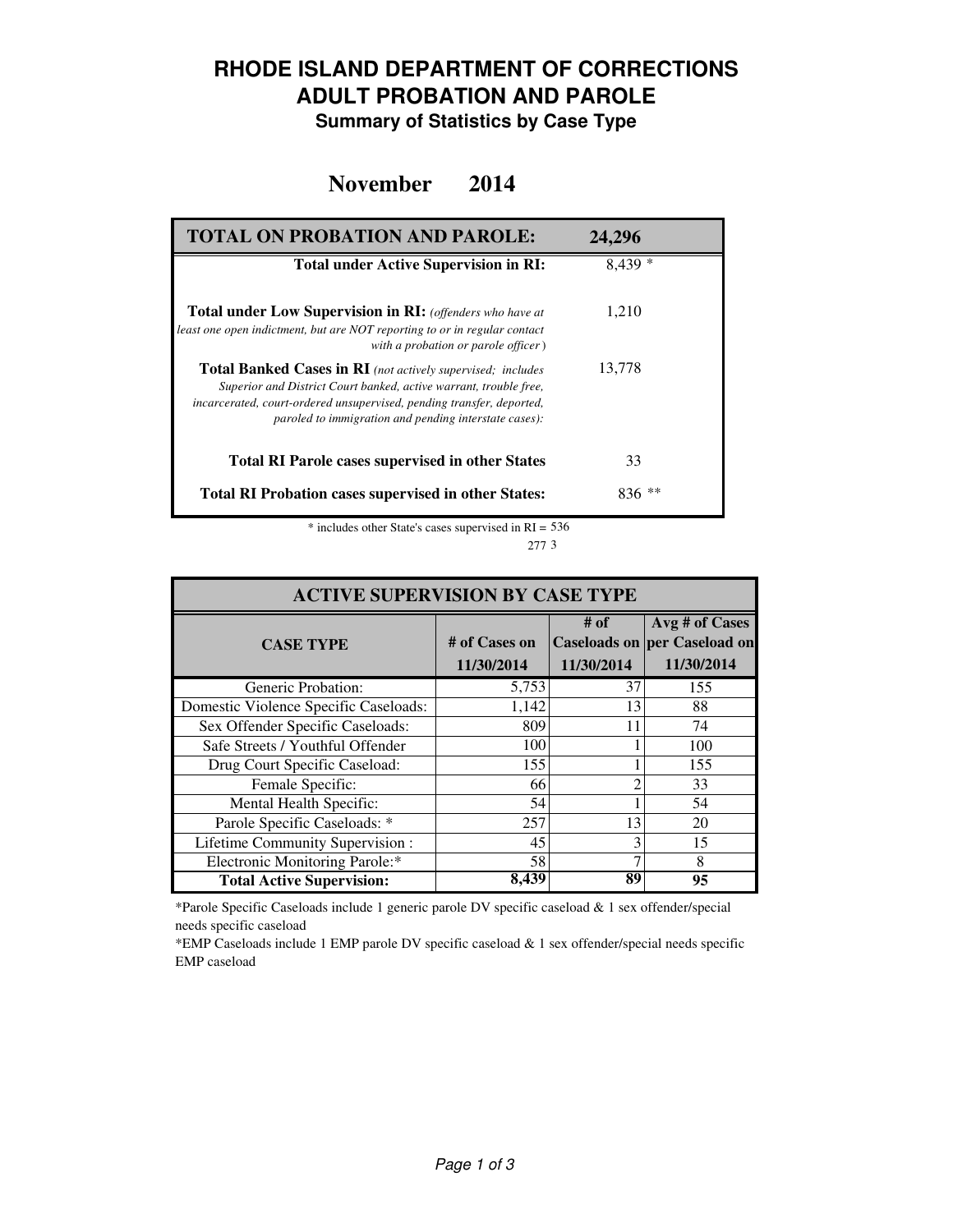# **RHODE ISLAND DEPARTMENT OF CORRECTIONS ADULT PROBATION AND PAROLE**

**Summary of Statistics by Case Type**

| NEW CASES AND CLOSED CASES BY CASE TYPE <sup>-1</sup> |                                                |                                       |                                                             |                                          |
|-------------------------------------------------------|------------------------------------------------|---------------------------------------|-------------------------------------------------------------|------------------------------------------|
| <b>CASE TYPE</b>                                      | <b>New Cases</b><br>During the<br><b>Month</b> | <b>Total New</b><br><b>Cases CY14</b> | <b>Cases</b><br><b>Closed</b><br>During the<br><b>Month</b> | <b>Total Cases</b><br><b>Closed CY14</b> |
| Generic Probation:                                    | 218                                            | 4403                                  | 154                                                         | 1,887                                    |
| Domestic Violence Specific Caseloads:                 | 51                                             | 540                                   | 42                                                          | 412                                      |
| Sex Offender Specific Caseloads:                      | 12                                             | 141                                   |                                                             | 39                                       |
| Safe Streets / Youthful Offender                      | 0                                              | 15                                    |                                                             | 3                                        |
| Drug Court Specific Caseload:                         |                                                | 65                                    |                                                             | 20                                       |
| Female Specific:                                      |                                                |                                       |                                                             | 5                                        |
| Mental Health Specific:                               | $\Omega$                                       | 0                                     |                                                             | 5                                        |
| Parole Specific Caseloads: *                          | 24                                             | 182                                   |                                                             | 24                                       |
| Lifetime Community Supervision:                       |                                                | 14                                    |                                                             |                                          |
| Electronic Monitoring Parole:*                        |                                                | 79                                    |                                                             | 53                                       |
| <b>Total for Active Supervision Cases:</b>            | 309                                            | 5,440                                 | 202                                                         | 2.449                                    |

<sup>1</sup>This chart excludes all cases assigned to the MSU, regional low supervision or warrant, District Court incarcerated cases and court-ordered unsupervised cases. It also does not include any cases transferred from one caseload to another EXCEPT cases transferred from caseload 196 - Probation Hold status.

| <b>BANKED CASES</b> (not actively supervised)                      |                          |        |  |
|--------------------------------------------------------------------|--------------------------|--------|--|
| <b>CASE TYPE</b>                                                   | # of Cases on 11/30/2014 |        |  |
| <b>Minimum Supervision Unit (Superior Court Cases) Total:</b>      |                          | 10,275 |  |
| Trouble Free/Active Warrant Cases:                                 | 7,576                    |        |  |
| Court Ordered Unsupervised Cases:                                  | 296                      |        |  |
| <b>Incarcerated Cases:</b>                                         | 1,978                    |        |  |
| <b>Deported Cases:</b>                                             | 425                      |        |  |
| <b>District Court Administratively Banked Cases Total:</b>         |                          | 2,999  |  |
| <b>District Court Incarcerated Cases Total:</b>                    |                          |        |  |
| <b>District Court court ordered unsupervised cases Total:</b>      |                          | 71     |  |
| <b>Cases Paroled to Immigration or Another Jurisdiction:</b>       |                          | 10     |  |
| Active Parole Warrants (not included in active supervision totals) |                          | 35     |  |
| <b>Regional Probation Warrant Cases:</b>                           |                          | 295    |  |
| <b>Transfer Pool Cases:</b>                                        |                          | 92     |  |
| <b>Others States Cases Pending RI Interstate Acceptance:</b>       |                          |        |  |
| <b>Banked Total:</b>                                               |                          | 13,778 |  |